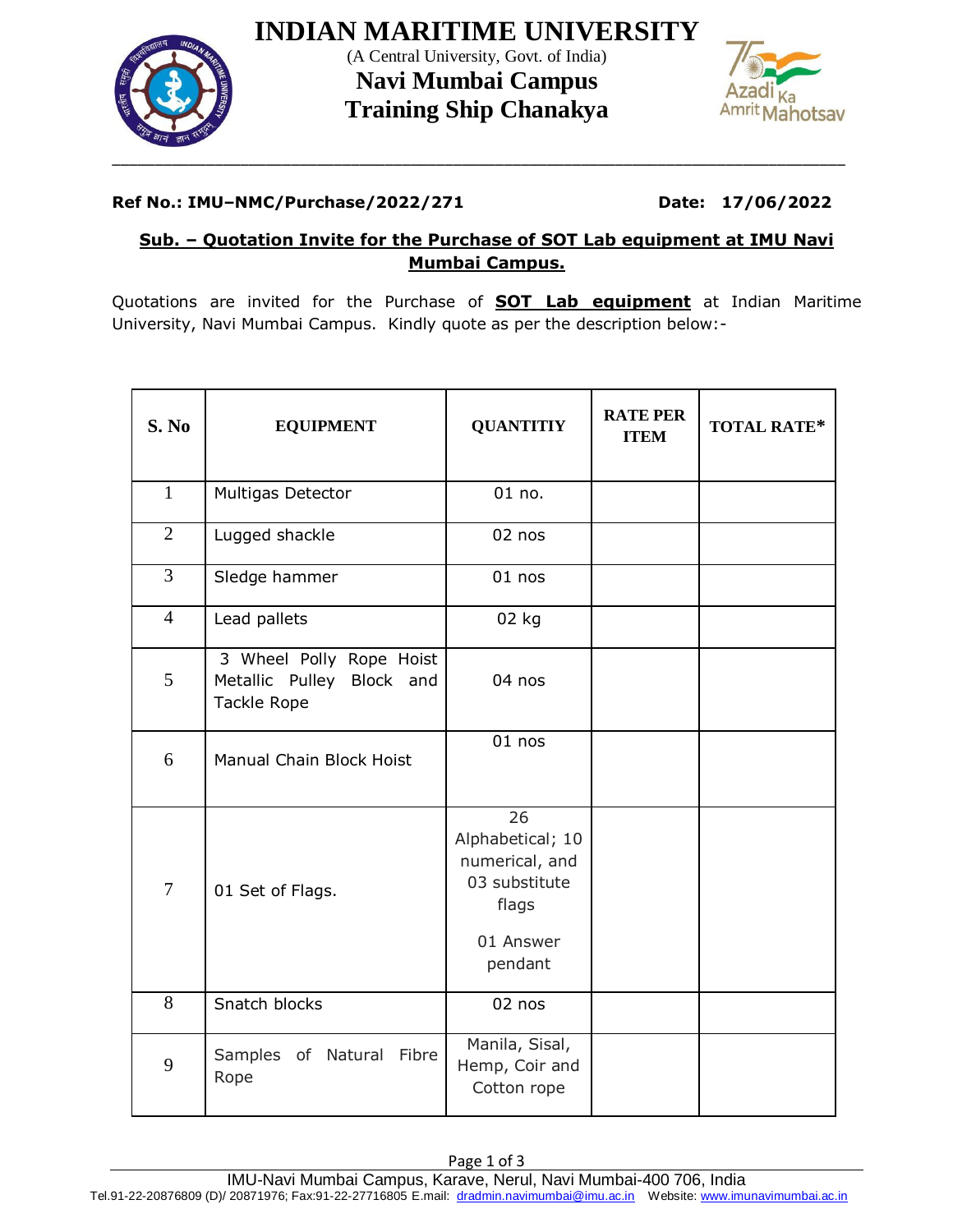

# **INDIAN MARITIME UNIVERSITY**

(A Central University, Govt. of India) **Navi Mumbai Campus**

# **Training Ship Chanakya**



| 10 | Wooden<br>stage<br>Bosun<br>&<br>chair                            | 3 nos (each) |  |
|----|-------------------------------------------------------------------|--------------|--|
| 11 | Full body Safety harness                                          | $10$ nos     |  |
| 12 | Scupper                                                           | 4 nos        |  |
| 13 | Three Strand Right Handed<br>Manila Rope (18 mm dia.)             | 220 mtrs     |  |
| 14 | Three Strand Right Handed<br>Polypropylene<br>(10)<br>mm<br>dia.) | 220 mtrs     |  |
| 15 | Three Strand Right Handed<br>Polypropylene<br>(08)<br>mm<br>dia.) | 220 mtrs     |  |
| 16 | <b>Whipping Twine</b>                                             | 05 kgs       |  |
| 17 | Angle Grinder                                                     | $01$ nos     |  |
| 18 | Needle Gun                                                        | $01$ nos     |  |
| 19 | Fall preventing Device                                            | $01$ nos     |  |
| 20 | Oxygen analyser                                                   | $01$ nos     |  |

Strike out the box where the firm has not quote.

**\***The rates quoted above should be only the unit price (*i.e. inclusive of basic price, packing, transportation and any other charges*) and **exclusive** of applicable GST and any cess on GST. L1 bidder will be decided on the basis of unit price only.

#### **Terms and Conditions:**

- 1. The vendor has to quote as per the specification of the items mentioned.
- 2. The Vendor should have valid GSTIN no.
- 3. Offer validity: The validity of Quotation is 45 days from the last date of submission.